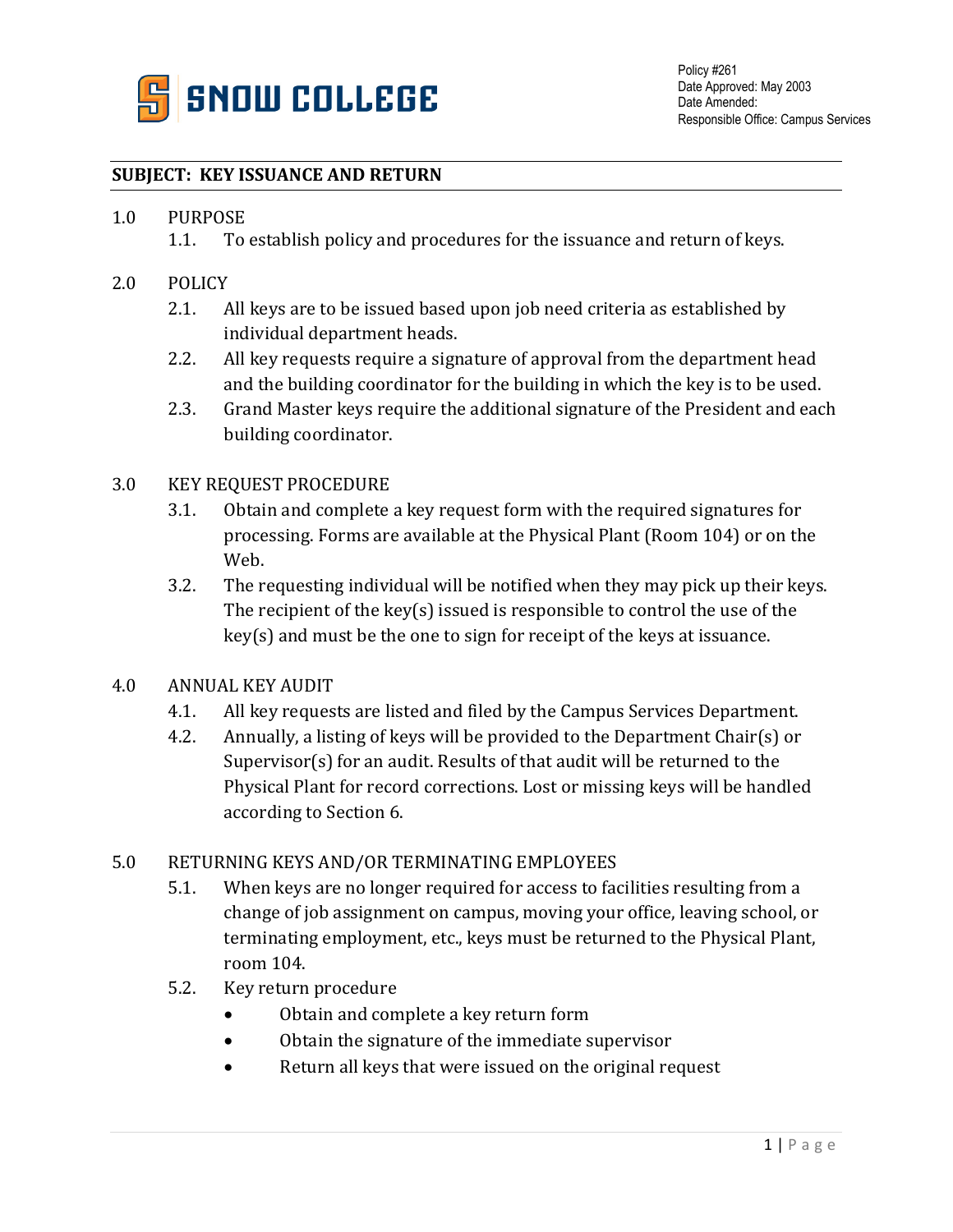

Policy #261 Date Approved: May 2003 Date Amended: Responsible Office: Campus Services

- The return form must be signed by the Physical Plant Office Manager or Key Manager at the time keys are returned. No other signatures will be accepted.
- 5.3. Failure to return keys will result in
	- Withholding of last paycheck
	- Placement of an academic hold on student records
	- Budget accounts will be charged for missing keys for individuals who neglect to turn them in
- 6.0 LOST KEYS
	- 6.1. When keys have been misplaced, a lost key report must be filed with the Campus Services Department. Forms are available at the Physical Plant (room 104) or at<http://www.snow.edu/facilities/key1.html> . Theft or any other loss caused by failing to report lost or misplaced keys or not replacing cores or keys after they have been reported shall be the sole responsibility of the individual and their department.
	- 6.2. The re-coring of doors and replacement of keys requires a fee of \$35 per door and \$2 per key. This will be assessed and paid by the key recipient. Replacement of card key or pass code for electronic locks will be \$12.50 per card or program change.
	- 6.3. Lost key report procedure
		- Obtain and complete a lost key report form
		- Obtain the signature of your immediate supervisor
		- Return the completed lost key report and proof of payment to the Physical Plant, room 104 prior to keys being re-issued

# 7.0 KEY DUPLICATION

- 7.1. Keys to campus facilities are the sole property of Snow College and will be duplicated only by the Campus Services Department.
- 7.2. The unauthorized duplication of college keys and the use of keys for unauthorized access to college building is a misdemeanor and is subject to criminal prosecution. These individuals will be referred to the Director of Public Safety for appropriate disciplinary action or prosecution.
- 8.0 ACCESS TO FACILITIES